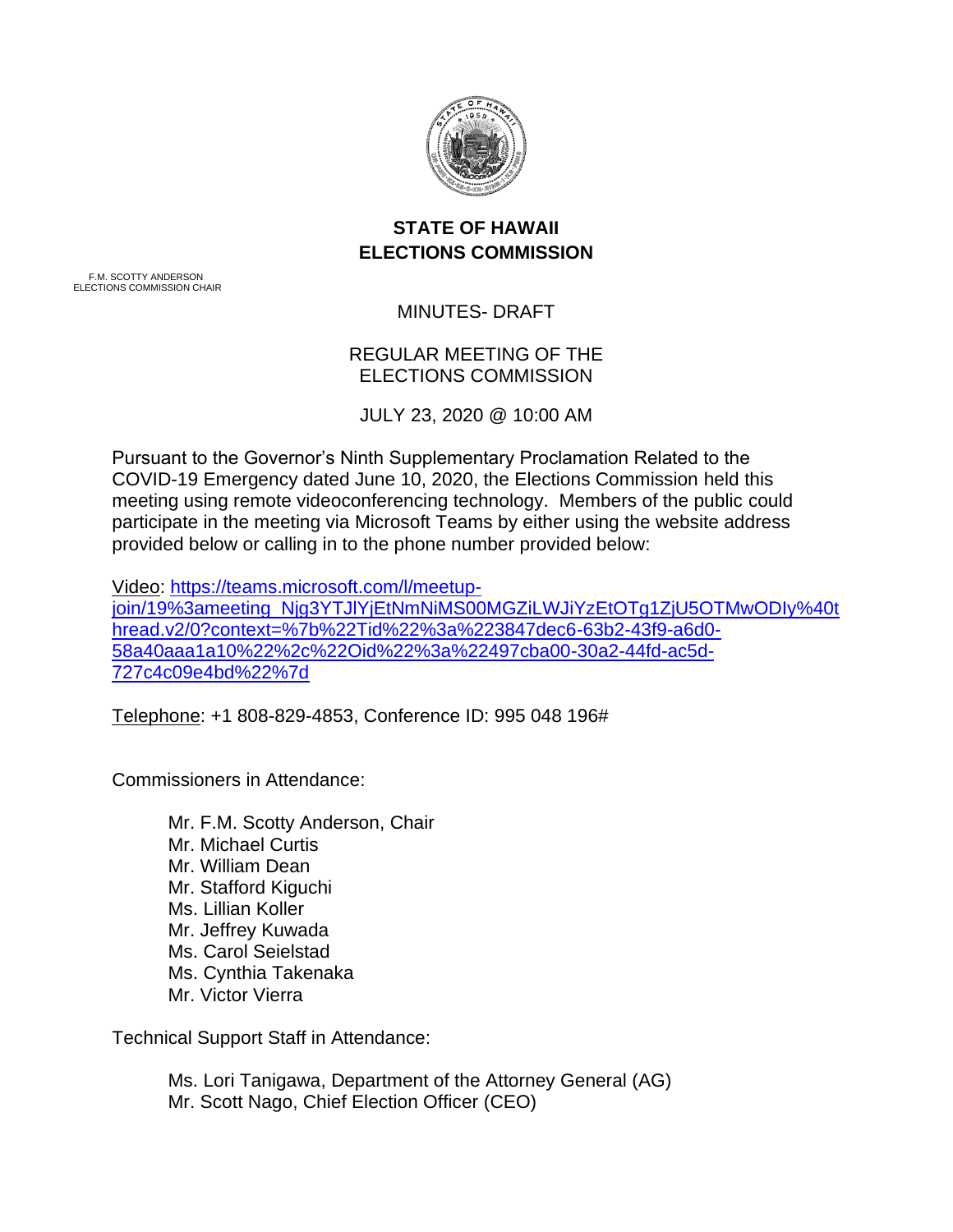Elections Commission Meeting Minutes- DRAFT July 23, 2020 Page 2

> Ms. Nedielyn Bueno, Office of Elections Ms. Jaime Kataoka, Office of Elections Ms. Jasmine Ko, Office of Elections Mr. Aaron Schulaner, Office of Elections Ms. 'Auli'i Tenn, Office of Elections Ms. Kristen Uyeda, Office of Elections Ms. Kimberly Yamada, Office of Elections

## PROCEEDINGS

### I. Call to Order

Chair Anderson called the meeting to order at 10:00 a.m. on July 23, 2020.

- II. Swearing In of New Elections Commission Members
	- a. Mr. William Dean, County of Hawaii Appointed by House Minority Leader Gene Ward
	- b. Mr. Stafford Kiguchi, City and County of Honolulu Appointed by House Speaker Scott Saiki
	- c. Ms. Lillian Koller, County of Maui Appointed by Senate Minority Leader Kurt Fevella

### III. Roll Call and Determination of a Quorum

Elections Commission (EC) Secretary conducted roll call. Commissioner Koller was not in attendance. All other Commissioners were in attendance and the Commission had a quorum.

IV. Approval of Minutes for the Meeting of February 21, 2020

Commissioner Curtis moved that the minutes be approved; the motion was seconded by Commissioner Takenaka, and approved unanimously by the Commissioners. The newly appointed Commissioners Dean and Kiguchi abstained.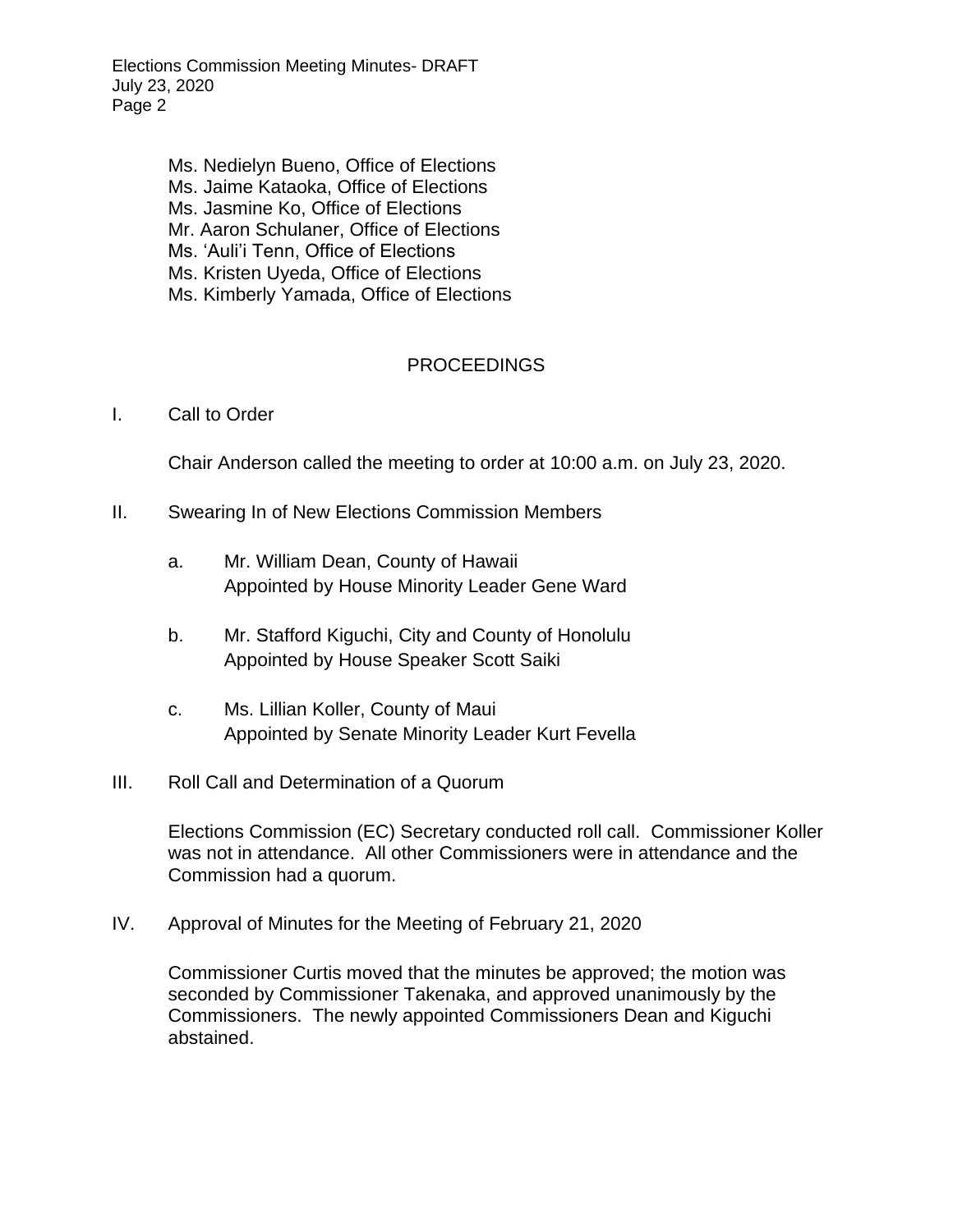Elections Commission Meeting Minutes- DRAFT July 23, 2020 Page 3

### V. Status of Operations Report from the Chief Election Officer

CEO Nago reported that OE would normally be attending community events at this time to engage with voters, but due to the impacts of COVID-19, those events were cancelled. He stated that it was a challenge having to find other ways to reach and educate voters about voting by mail. CEO Nago said that OE is working with an advertising agency, and efforts include a flysheet in the Star Advertiser, television commercials, and partnering with Star Advertiser's "Spotlight Hawaii" and local television show, "It's a Hawaii Thing" on Kupuna Power. He instructed that if a voter did not receive their ballot last week, they should contact their County Elections Division.

CEO Nago reported that OE will be conducting the logic and accuracy test of the vote counting system this Saturday in the presence of Official Observers. He explained that Official Observers are representatives of the political parties who serve as the "eyes and ears" of the general public, mark test ballots, and ensure that the logic and accuracy of the machines are working properly. CEO Nago stated that the County Elections Divisions will be opening the voter service centers next Monday, where voters can register and vote in person. He said that over 7,000 ballots have been received so far, and that ballot processing will begin on Wednesday of next week. CEO Nago added that the law allows for processing to begin 10 days prior to Election Day, and that the first result report will be released after 7:00 p.m. on August 8.

Commissioner Kuwada asked CEO Nago if there is any projection as to what percentage of the vote will be in the first results report. CEO Nago replied that he is only projecting as this is the first statewide elections by mail. He stated that they hope to have all ballots that they receive up until Election Day in the first report, and ballots from the voter service centers and places of deposit in the next report issued around 10:00 p.m. CEO Nago added that their goal is to keep up with processing all ballots that were received the previous day.

VI. Public Testimony – Any interested person may submit comments or testimony on any agenda item.

EC Secretary explained that she will go down the list of those logged into the meeting, and call out the name or the last four digits of the phone number identifier. She called Janet Mason, to which there was no response.

EC Secretary called Karl Dicks, who identified himself as a candidate for mayor, and stated that a lot of people had reached out to him claiming to have issues with their ballots. He said that many individuals did not receive a signature card, and that it is his understanding that a person who does not receive a signature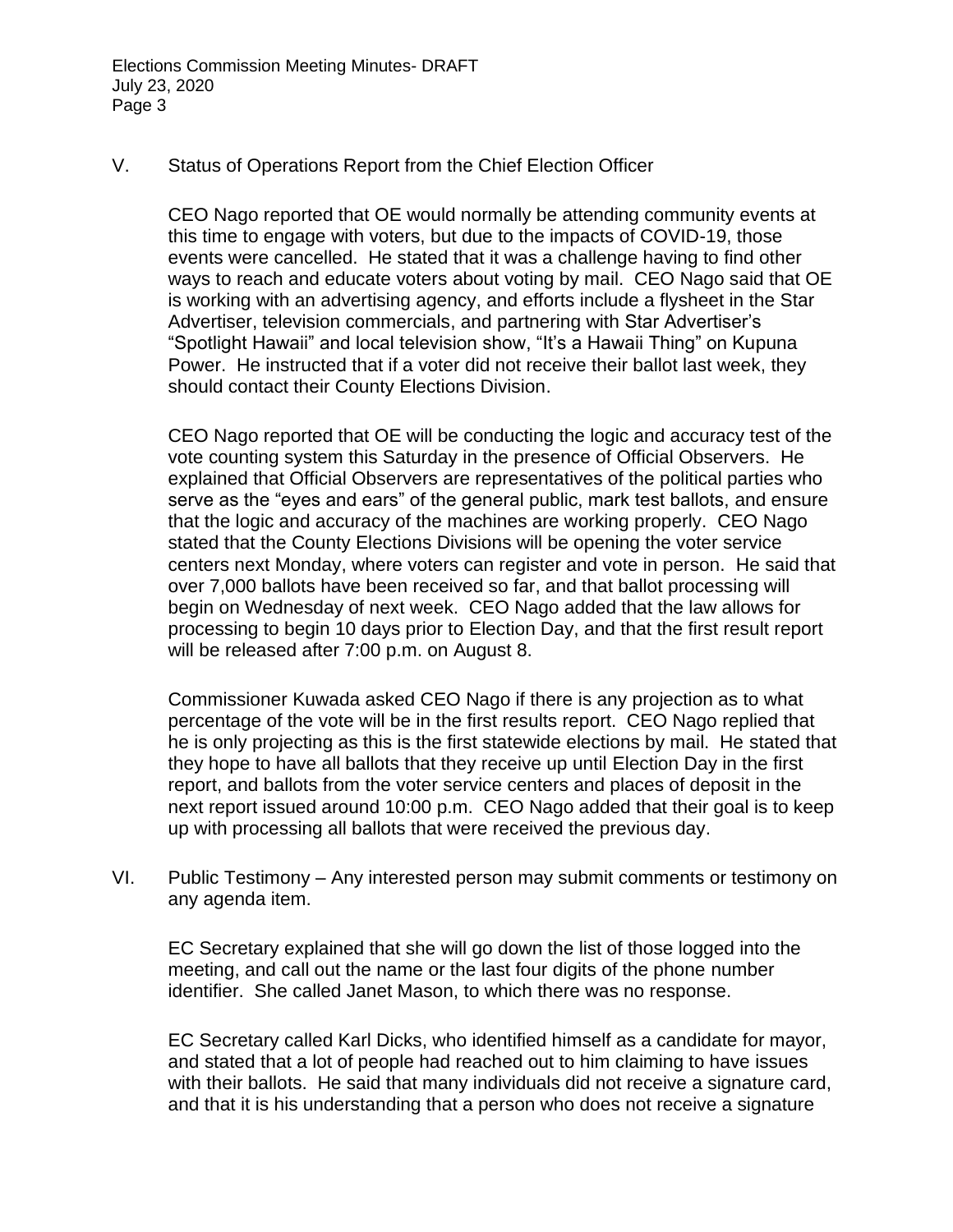card is not registered, and will also not receive a ballot. Mr. Dicks stated that this is a problem because when he filed his nomination papers, he had collected 50 signatures, but only 15 were valid, and he was still short by four signatures. He said he believes that there are many people who think they are registered when they are not.

Chair Anderson told Mr. Dicks that his issue is on the agenda, but he does want to address one statement he made. He explained that if a voter did not return the signature verification card, they would still get a ballot. Chair Anderson clarified that all registered voters will receive a ballot in the mail.

EC Secretary called Nathan Okubo, to which there was no response. She called "Unknown User," to which there was no response. She called out the last four digits of a telephone number, to which there was no response. She called out the last four digits of another telephone number, to which there was no response. She called out the last four digits of another telephone number, to which the individual stated that they are waiting for the open forum period and wanted to confirm that they are not able to ask questions at this time. Chair Anderson replied that open forum is the next item on the agenda.

EC Secretary called out the last four digits of a telephone number, to which there was no response. She called Jay Balisican, to which there was no response. She called Charlotte, to which there was no response. She called David Cho, to which there was no response.

EC Secretary called Sandy Ma, who stated that she had a couple of comments to share on behalf of Common Cause Hawaii. She reported that Common Cause Hawaii supports voting by mail, especially during the pandemic, and that they hope the remainder of the CARES Act funding will be used to help the County Elections Divisions to establish additional voter service centers. Ms. Ma said that there are voters who have traditionally voted at polling places who may not be used to voting by mail, and that there may be disabled voters who need additional important services. Furthermore, she said they are learning of homeless/houseless/unsheltered voters who may have difficulty receiving their ballots given that they do not have a mailbox. Ms. Ma stated that Common Cause Hawaii hopes that the neighbor island county election officials will consider adding language assistance services for Ilocano and Chinese on the mail ballot. Ms. Ma added that an issue that was brought to their attention this morning related to a voter on Hawaii Island whose ballot was mailed back to them due to an error by the postal service. She explained that the address of the voter is also printed on the return ballot envelope, which is causing confusion for the postal service. Ms. Ma asked if someone could check to ensure that the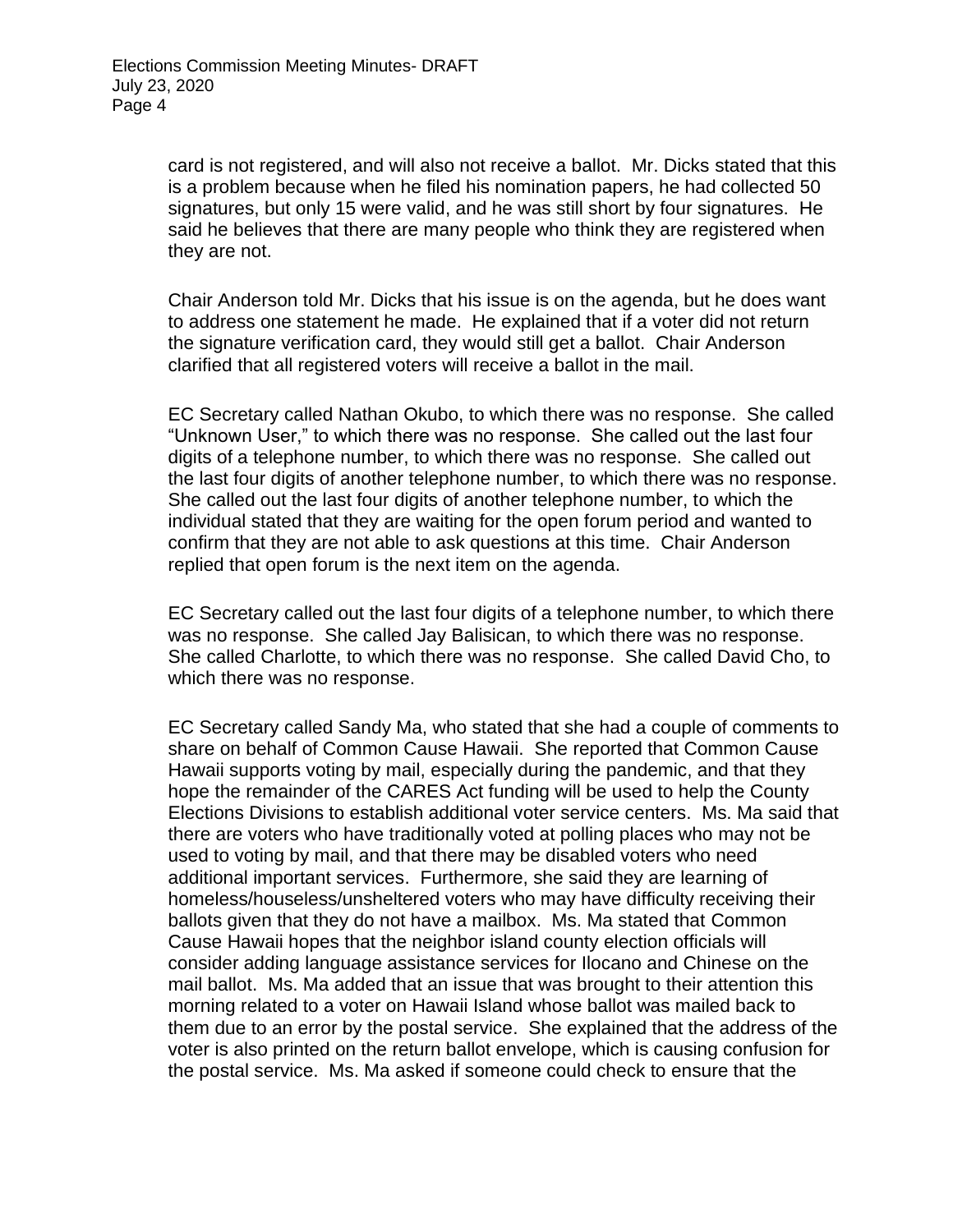voted ballots are being received by the County Elections Divisions, and not returned to the voters.

Chair Anderson asked CEO Nago if he would like to respond. CEO Nago stated that they were made aware of the voters who had their ballots mailed back to them, and that OE is contacting USPS to ensure that this does not continue. He clarified that the envelope is printed with both the address of the voter and the address of the County Elections Division, however the side with the voter's address is also printed with, "Do not deliver to this address, deliver to the address on the other side." CEO Nago explained that this is the same practice that they have been using since absentee mail began, and reiterated that they are working with USPS to correct the issue.

Ms. Ma asked CEO Nago what he suggests the voter should do if their ballot is mailed back to them. CEO Nago responded that the voter should contact their County Elections Division so that a follow-up with the post office can be done. He added that there are other options the voter can utilize to deliver their ballot: places of deposit open five days prior to Election Day, and voter service centers open beginning Monday. Ms. Ma said the County Elections Division advised the voters to put their returned ballot into another envelope, and that the voters did not know how much postage to use or if the ballot would be delivered on time.

Chair Anderson called Charlotte, who expressed concern with mail-in voting, stating that she is very opposed to it and does not think it is valid. She said that she is trying to educate her 17-year-old son on how to get involved and register to vote, but he did not receive a signature card.

Chair Anderson asked CEO Nago if he would like to respond. CEO Nago explained that voting by mail was passed by the Legislature in 2019 through a statutory law change, primarily because an increasing amount of people have been choosing to vote absentee since 2014. He stated that all registered voters will now receive a ballot in the mail without having to put in a request. Voters just need to sign the return envelope, which is compared against the signature on file to verify the voter's identity, and ensure that their ballot is received by 7:00 p.m. on August 8. Regarding registering at age 17, CEO Nago clarified that the law allows 16-year-olds to pre-register and be automatically eligible to vote at age 18. CEO Nago stated that the purpose of the card is to confirm a person's registration, and if they did not receive one, it should trigger an action for the voter to follow up and ensure their registration is up to date. He explained that according to federal law, the only way a voter can be removed from the voter registration rolls is due to a returned mailing, not for failing to vote. For example, if a voter moved, the unforwardable card is bounced back to election officials, and the voter would be flagged as "inactive," which begins the removal process.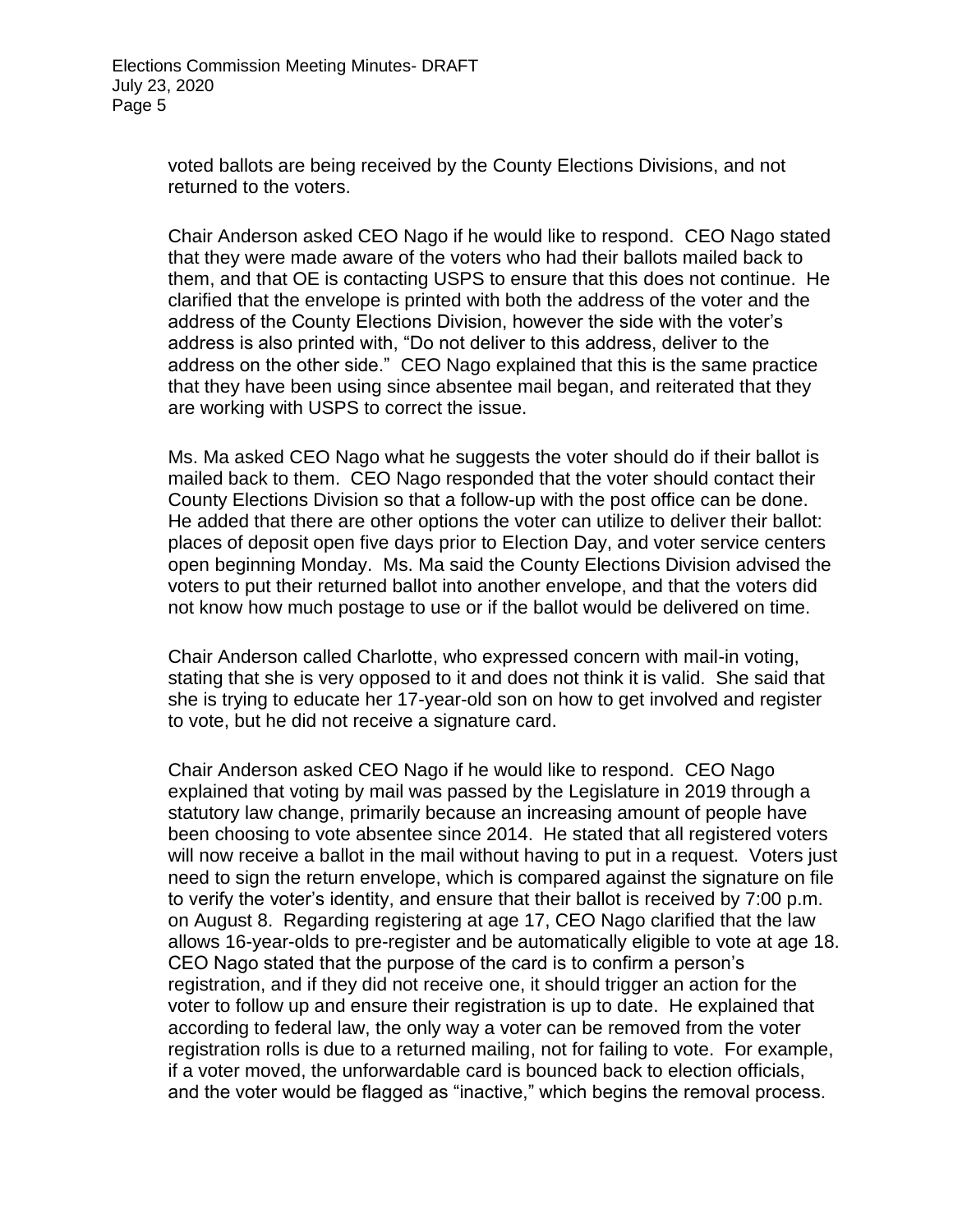CEO Nago reiterated that if a voter believes they are registered and did not receive that card, they should contact their County Elections Division to ensure they are properly registered.

Commissioner Koller entered the meeting at 10:35 a.m.

VII. Open Forum: Any interested person may conduct a 3-minute presentation of a matter(s) for the Commission's potential consideration at a future meeting.

EC Secretary called out the last four digits of a telephone number, to which PM Azinga identified herself as a candidate for district 30, and said she has comments regarding the preservation of free and open elections. She stated that on Thursday, July 9, she was required to submit preliminary filing reports as late as 11:59 p.m., and attempted to do so beginning at 7:30 p.m. Ms. Azinga reported difficulty in logging in and submitting the reports, so she attempted to contact the office and left messages at 7:15, 8:00, 8:30, 9:00, 9:30, 10:00, 10:30, 11:00, 11:30, and 11:45, but did not receive a response. She stated that if reports were to be submitted at a certain time, there should be staff available to assist. Ms. Azinga said that when the office opened on Friday morning, she had her concerns resolved in five minutes, but was assessed a penalty fee, which she did not think should have been issued. She stated that she knows that voting by mail is a new process, but suggested that each voter should be able to track their ballot through the postal stream and know when their ballot was received by the elections office. Ms. Azinga said that if early voting begins ten days prior to Election Day, we should be able to know prior to Election Day the number of votes that have been submitted. She stated that to her, withholding the number indicates a favoritism for the incumbent, and that voters have a right to that information if we are trying to promote free and open elections.

Chair Anderson asked CEO Nago if he would like to respond. CEO Nago stated that he believes Ms. Azinga was speaking about a Campaign Spending form, as OE does not assess penalties. Regarding her barcode concern, CEO Nago explained that voters are able to log in to OE's website to view the status of their ballot, including whether their ballot was received, validated, and accepted for counting.

Ms. Azinga stated that it is her understanding that the ballots are only validated upon receipt by election officials, which could occur before or after Election Day. She reiterated that voters should be able to track their ballots and know when it is in the custody of USPS.

CEO Nago said that they currently do not have the ability to track ballots within the postal system, but that is something they are looking into for the next election, which would require the cooperation of USPS.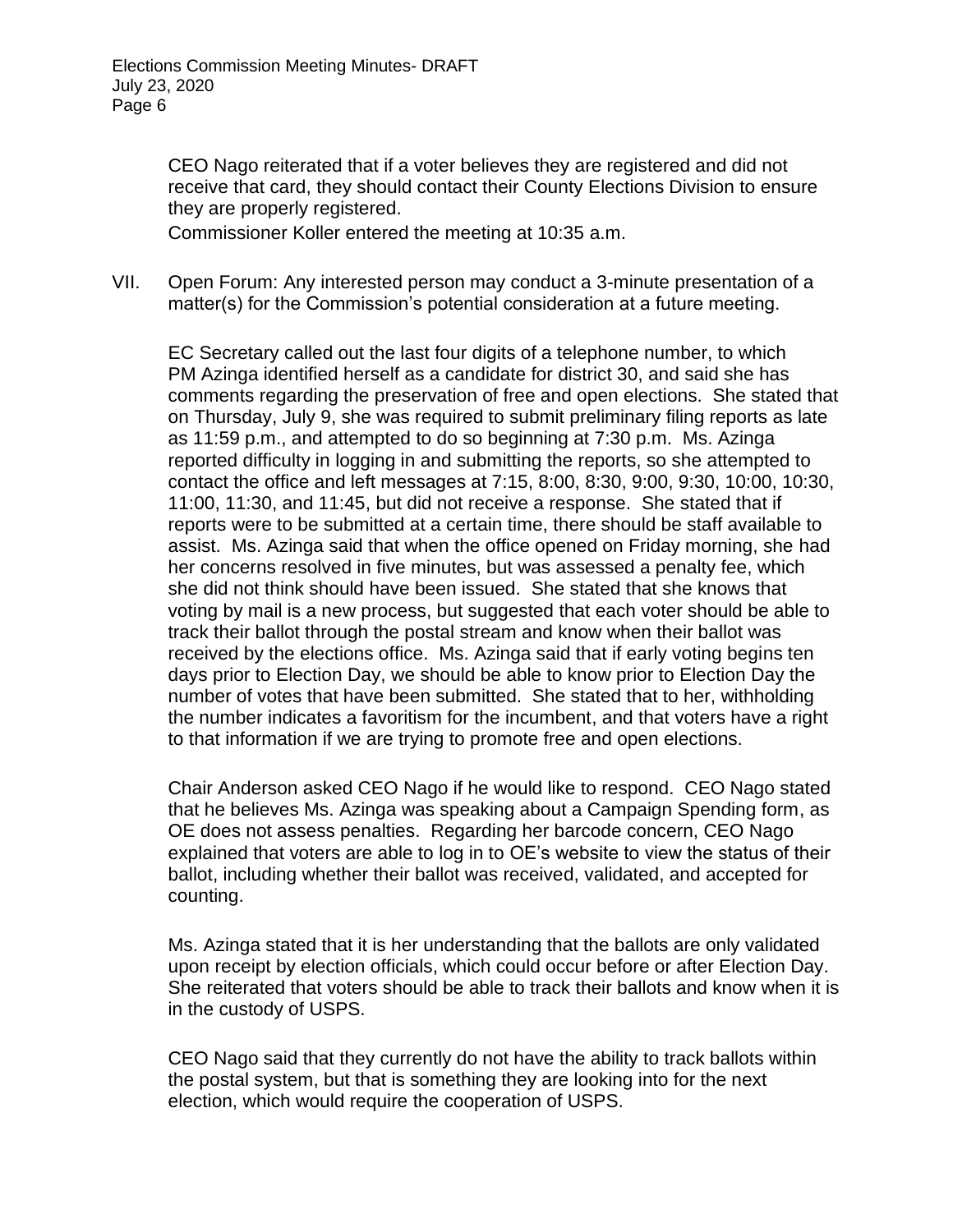Chair Anderson explained that your ballot cannot be tracked in the postal stream, but you can currently track whether your ballot has been received and validated by the County Elections Division.

Ms. Azinga said she is suggesting that voters should be able to track their ballots through the postal system. She added that other states already do so, and that it is up to the elections director to make the request. CEO Nago reiterated that they are looking into working with USPS to be able to track ballots within the postal stream for future elections.

Chair Anderson asked CEO Nago how many days he thinks it would take for a ballot to be dropped into the mail and received by the County Elections Division. CEO Nago replied that the length of time it takes for delivery depends on a voter's location. He explained that USPS recommends five days for rural areas, or a 967 zip code, and two days for urban areas, or a 968 zip code, though they have seen returns as quick as one day. Regarding results being reported prior to Election Day, CEO Nago stated that the law prohibits them from doing so, and that he does not believe that occurs anywhere in the US.

EC Secretary called Janet Mason, who identified with the League of Women Voters (LWV), and stated that LWV is very excited about the first statewide elections by mail. She said that LWV thinks it is going to be a tremendous success in terms of improved voter turnout, and thinks that the results will be available promptly. Ms. Mason stated that LWV does recognize that as with any new process, there will be a chance to improve things between the primary and the general elections. She said she hopes there will be a clear message to the public that ballot drop boxes should be utilized five days prior to Election Day as a precaution, because they are hearing many concerns from the public about the reliability of the post office delivering their ballots on time. Ms. Mason stated that LWV is aware that ballot drop boxes are very popular in other localities that conduct elections by mail, and that they know the ballots will be collected daily including Election Day. Ms. Mason shared that she had a chance to see the setup at the counting center on Tuesday and thought they did an excellent job with the COVID-19 safety precautions. She said that they did not see the final setup with the different stations for processing, but hopes that these stations will be set up with the same safety precautions. Ms. Mason added that she hopes there will be an analysis of whether more drop boxes and voter service centers are needed when the evaluation of the election is done.

New Commissioner Lillian Koller introduced herself and said that she needs to be sworn in. She explained that there were some difficulties with logging into the meeting. Chair Anderson conducted the swearing in of Commissioner Koller.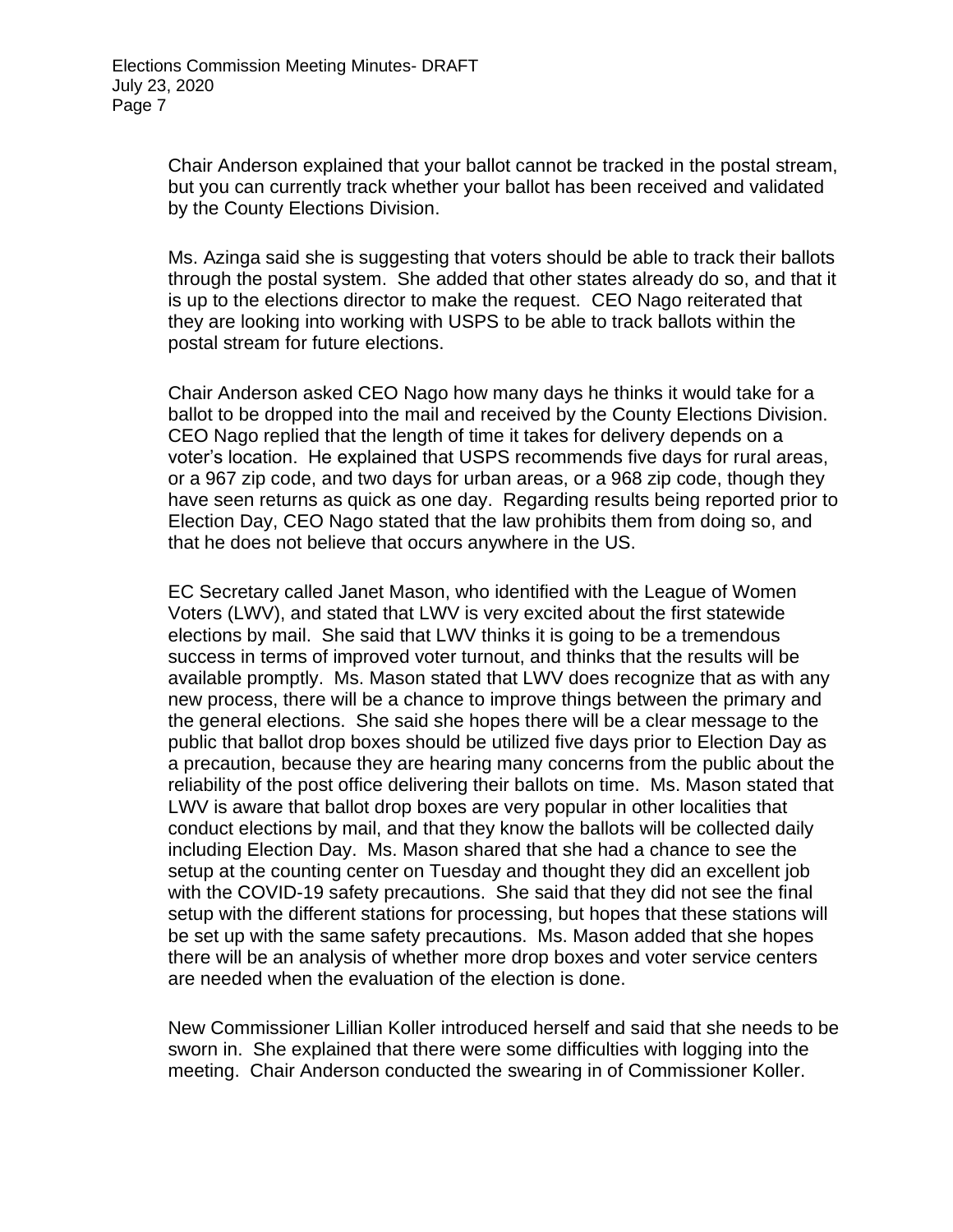IX. Consideration of Correspondence from Karl Dicks, Dated June 18, 2020, Pursuant to HAR §§ 3-170-6 through -9

Pursuant to HRS § 92-5(a)(4), the Commission anticipates going into an executive session to consult with its attorney on questions and issues pertaining to the Commission's powers, duties, privileges, immunities and liabilities.

Chair Anderson told the rest of the EC that they have a considerable amount of correspondence from Mr. Karl Dicks in their possession, and that they are going to first allow him to speak, then have a discussion.

Mr. Dicks stated that this is his first time running for office in Hawaii, and that he is running for mayor. He said that when he filed his nomination papers in February, he noticed that there were many other candidates who were not yet "registered" who were accepting donations and campaigning actively. For the protection of the public, Mr. Dicks reported that he and others filed several objections regarding ethics and law violations. He stated that it is clear in federal law that fraudulent misrepresentation is portraying that you are someone you are not, and that he understands that Campaign Spending requires candidates to file reports once they collect \$100 because some were otherwise not doing so. Mr. Dicks suggested that there needs to be additional clarification that simply accepting \$100 in donations does not automatically make someone a candidate, but they must also file all necessary reports so it is all on record. He suggested that the rule should require that if you accept \$100 in donations, you must register within 15 days, because it is his belief that individuals are not registering so they can accept larger donations and engage in campaign activity that is not authorized once you are registered. Mr. Dicks stated that it is fraudulent misrepresentation, and that the general public already has a distrust in the election process and thinks their votes are not counted. He said that the process to become a candidate is not difficult; you obtain the signatures on the nomination paper, have them verified, pay the fee, and take the oath. Mr. Dicks explained that there is one candidate who has been in the media for 40 years and is well aware of the forms required to run political advertisements. He said he inquired in late February or early March whether that individual had registered, and his response was that the process was more complicated than he thought and that he would register that day. In late May, Mr. Dicks stated that the individual was on the radio again, and was asked by a caller if he had registered yet. His response was that he had not registered, but was planning to do so on June 1. Mr. Dicks asked why these individuals are waiting and what the benefit is to not registering. He added that it is unethical and not the kind of behavior of someone we want to hold elective office. Mr. Dicks said that this was the foundation of all of the objections he filed. He explained that there were no procedures in place, so he developed a form and a process through which the form is timestamped and the objector is given a copy.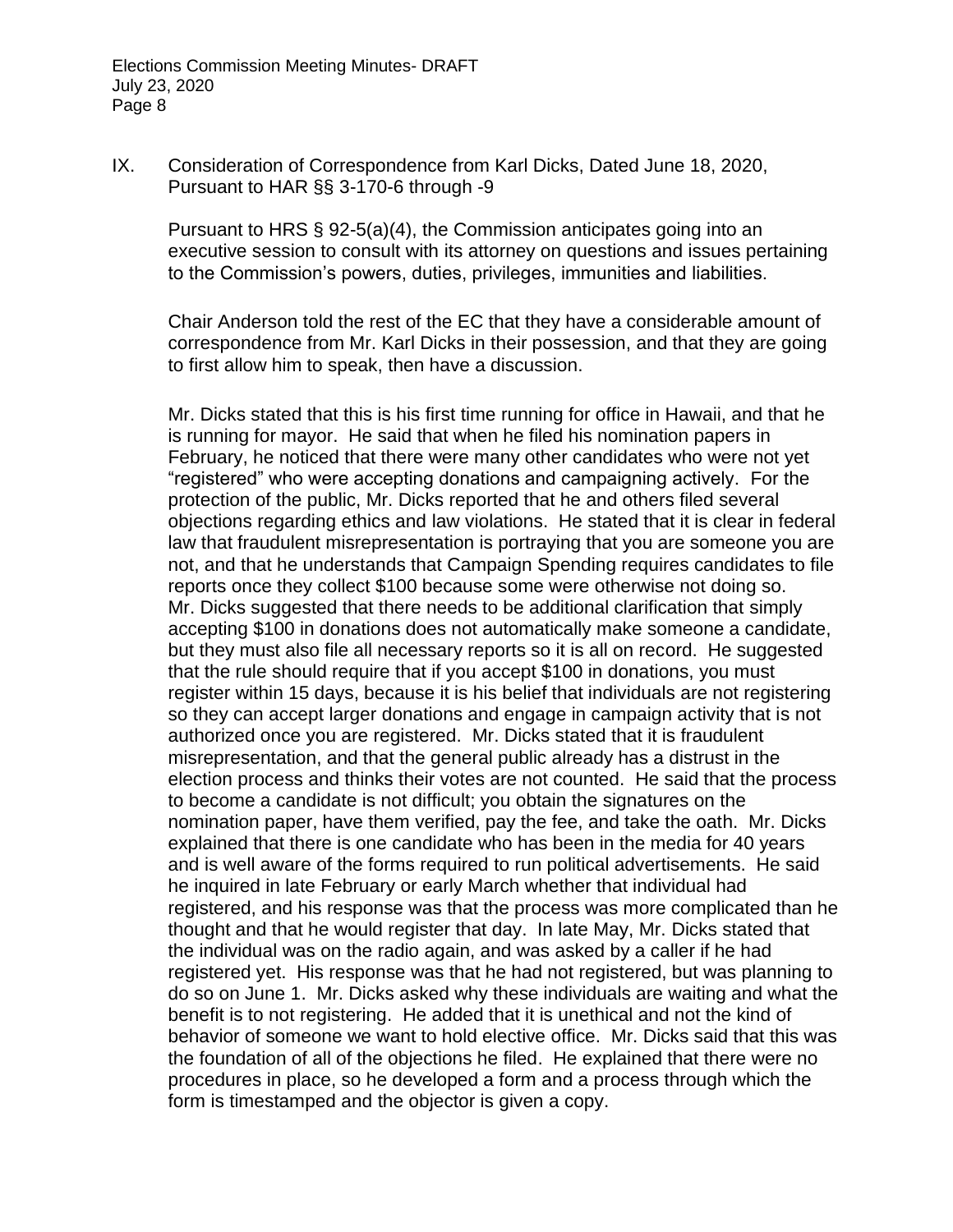Chair Anderson asked Mr. Dicks if he could tell the EC what specific law he believes has been broken. Mr. Dicks stated that in order to be considered a "candidate" according to Hawaii Revised Statutes in OE procedures is that one must collect signatures, file the nomination papers, take the oath, and pay the fees. In contrast, Mr. Dicks said that Campaign Spending considers an individual a "candidate" once they have reached the \$100 threshold. Mr. Dicks disclosed that he had a conversation with the Campaign Spending Commission, and that if the rules for Campaign Spending, OE, and the FCC are reviewed together, it is very clear that candidates must register. In his research, Mr. Dicks stated that according to the FCC, one must be registered by paying the necessary fees in order to advertise as a legal candidate for office. Chair Anderson told Mr. Dicks that the EC will be going into executive session to discuss the matter.

Ms. Azinga asked why there was not better coordination between OE and Campaign Spending, since both are state government offices and under the leadership of the Governor. She stated that one office was available to accept walk-ins and the other was not, which impacted her filing process. Ms. Azinga suggested that the offices should maintain the same hours to help facilitate the entire process. She explained that during her filing process, she was detained for over a month and a half because she was told by the Mayor's office that she would be subject to arrest if she went through the process of collecting signatures. On the other hand, Ms. Azinga said that the Governor's office did not send the same message. She suggested that there should have been one message to the public and to the candidates, and that there be better coordination between the Mayor's office, the Governor's office, OE, and Campaign Spending.

Chair Anderson asked CEO Nago if he would like to respond. CEO Nago said that he does not know how to address Ms. Azinga's concerns because OE was open throughout the entire timeframe to accept candidates for filing. Ms. Azinga stated that the Mayor's office told her she was to delay her signature collection process for over a month and a half, and that it was not until she asked two or three times that the Mayor's office called OE to authorize the collection of signatures. She said that it is imperative that we preserve free and open elections, that we are negligent, and hopes that we do as much as we can to improve that.

Chair Anderson thanked Ms. Azinga for her comments and stated that the EC has no jurisdiction over the Mayor's office. He asked CEO Nago if he could provide a response to the comments made by Mr. Dicks.

CEO Nago stated that he is unsure what Mr. Dicks means by "registering," whether he is referring to registering to vote or filing a nomination paper. He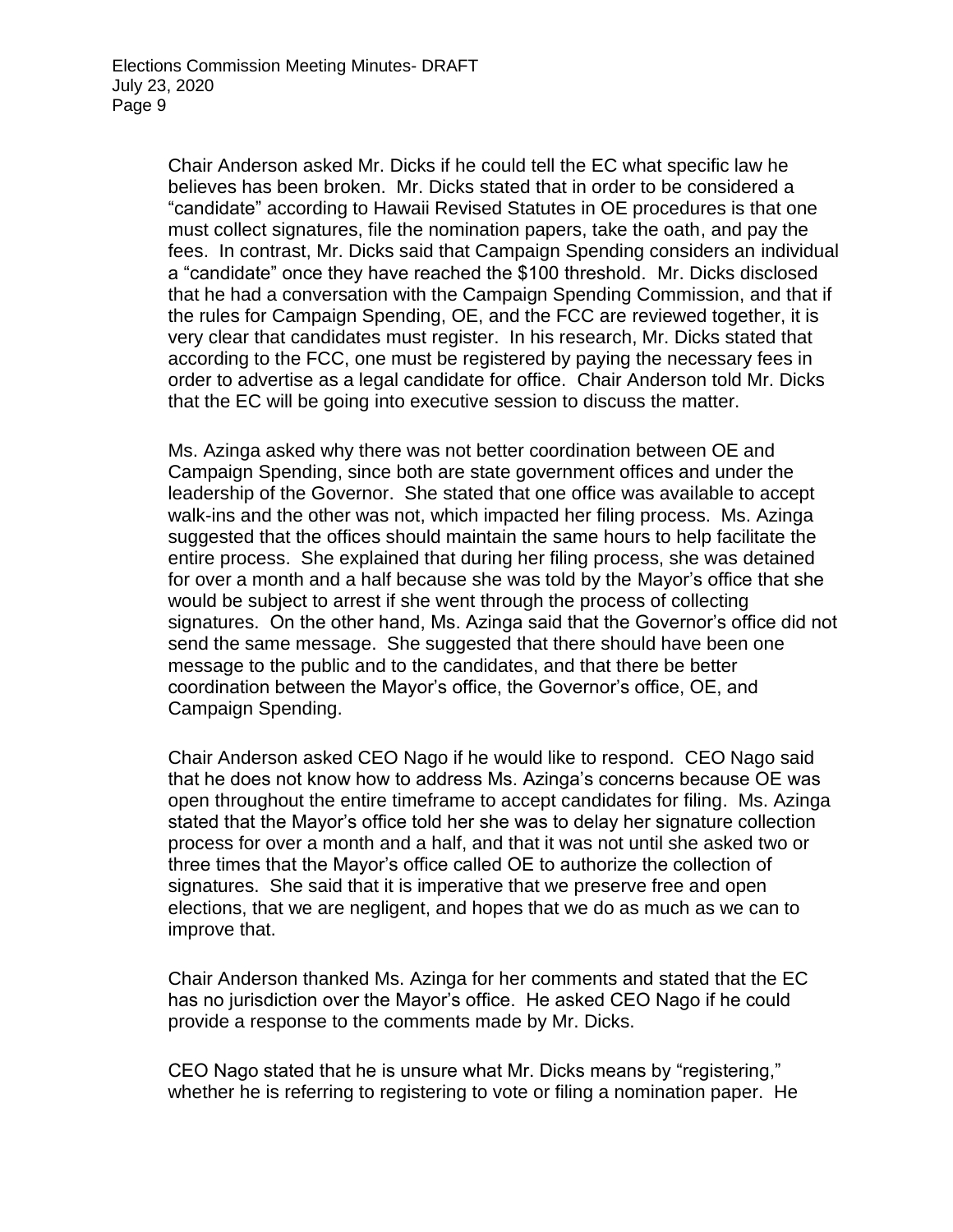explained that OE's definition of a "candidate" is one who files nomination papers with the office. CEO Nago said that he is aware of Campaign Spending's law that an individual who raises \$100 is deemed a candidate, however OE does not have jurisdiction over the Campaign Spending laws.

Mr. Dicks stated that CEO Nago made his point. Candidates who raise \$100 are self-declaring as candidates, despite the fact that they are not registered as required by OE.

Chair Anderson asked Mr. Dicks what state law was broken. Mr. Dicks answered that he quotes the laws that were violated in his objections. He clarified that there is a federal law against fraudulent misrepresentation that is a Class C felony, punishable by up to \$10,000 penalty and up to five years in prison.

Commissioner Koller told Mr. Dicks that his concern seems to belong in a different venue. She asked Mr. Dicks what he imagines to be an appropriate remedy that the EC can render for him. Mr. Dicks replied that this issue falls directly under the jurisdiction of OE because OE is where one takes the oath and pays the fees to officially be placed on the ballot. Commissioner Koller agreed that is where to find the rules for becoming an official candidate, but her question asked whether Mr. Dicks thinks the EC has some enforcement power or ability to issue a penalty, conduct an investigation, or bring a lawsuit, for example. Mr. Dicks responded that the EC appoints CEO Nago, so presenting his issue to the EC was the next logical step to appeal CEO Nago's decision. He added that the remedy he sought was to disqualify the nomination papers of those candidates due to unethical behavior. Commissioner Koller told Mr. Dicks that she believes that the EC will be going into executive session to discuss his appeal.

Ms. Mason stated that she believes Mr. Dicks raised a legitimate concern, and that it is probably not adequately addressed in the rules for either OE or Campaign Spending. She said she thinks it merits some consideration in the next legislative session because it should not be possible for someone who is not an official candidate to collect funds. Ms. Mason added that Mr. Dicks' ethical concern is valid, but she does not think OE or the EC has regulations that address his concern.

Ms. Azinga said that there are some candidates who say she has not formally filed, but she has an investigative committee that is considering her filing. She asked if they are able to receive funding and if we have laws related to that issue. Chair Anderson asked CEO Nago if he would like to answer that question. CEO Nago responded that he thinks she is referring to Campaign Spending laws which OE does not have jurisdiction over. Ms. Azinga asked if the investigation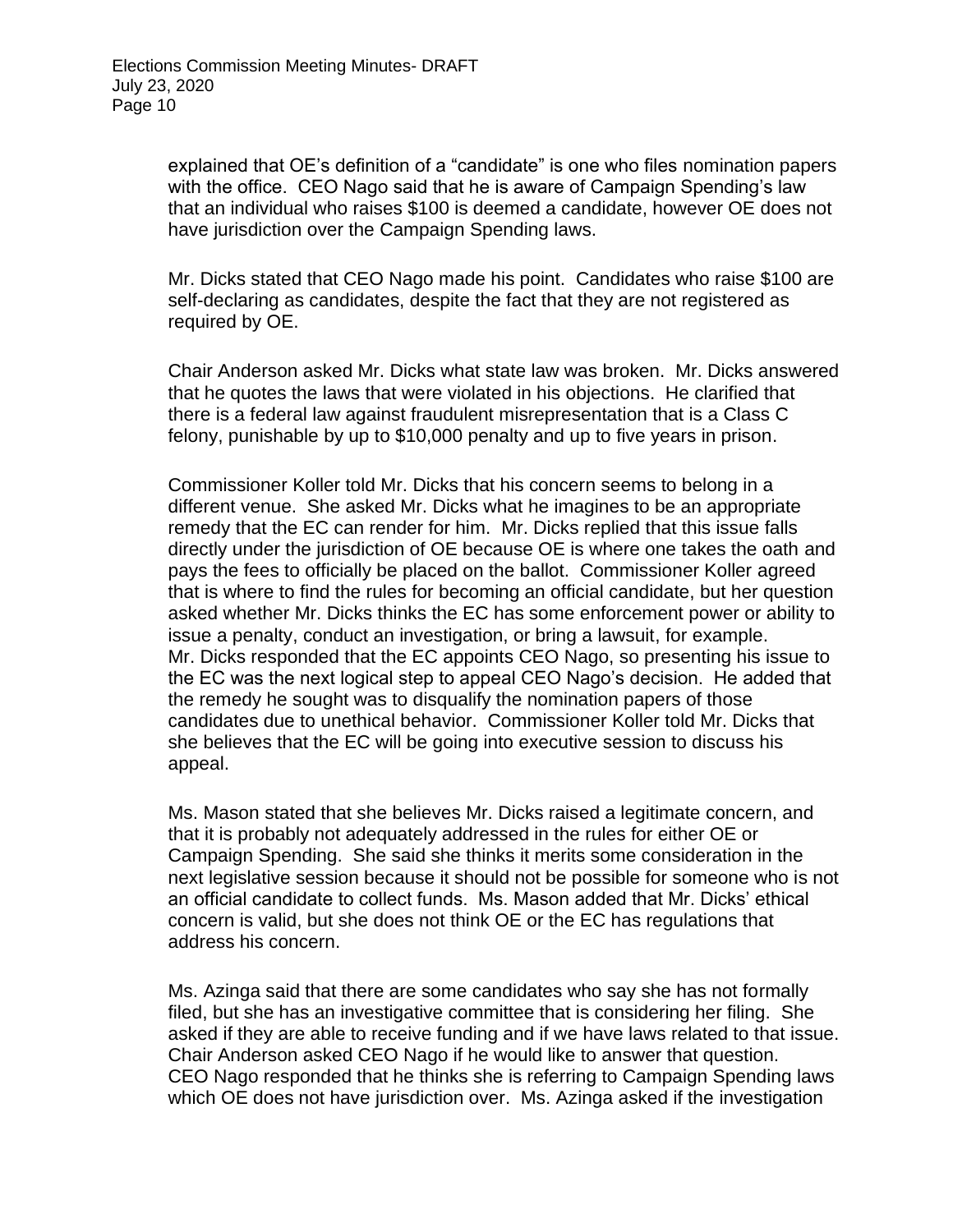committee is classified as "informal candidates seeking" and if there are laws regarding this so that one is not in violation when they are in the investigation portion as opposed to a formal registering. Mr. Dicks replied that he is able to answer the question. He explained that they are referred to as non-candidate committees and that they do not have to register as a candidate because their names will not appear on the ballot. Mr. Dicks added that that is a separate issue regarding Campaign Spending.

With no further comments, Chair Anderson stated that the EC will go into executive session as stated in the agenda, i.e., to approve the minutes for the executive session for the meeting of February 21, 2020, pursuant to HRS § 92- 5(a)(8); and to consult with its attorney on questions and issues pertaining to the Commission's powers, duties, privileges, immunities and liabilities, pursuant to HRS § 92-5(a)(4).

Chair Anderson asked for a motion to go into executive session. The motion was made by Commissioner Koller, seconded by Commissioner Seielstad, and approved unanimously by the Commissioners.

The Commission went into executive session at 11:18 a.m.

VIII. Approval of Minutes for the Executive Session for the Meeting of February 21, 2020

Pursuant to HRS § 92-5(a)(8), the Commission anticipates going into an executive session to consider the approval of executive session minutes.

IX. Consideration of Correspondence from Karl Dicks, Dated June 18, 2020, Pursuant to HAR §§ 3-170-6 through -9

Pursuant to HRS § 92-5(a)(4), the Commission anticipates going into an executive session to consult with its attorney on questions and issues pertaining to the Commission's powers, duties, privileges, immunities and liabilities.

The Commission reconvened into open meeting at 11:49 a.m.

X. Adjournment

Chair Anderson stated that the EC moves to take no further action on Mr. and Mrs. Dicks' complaint because the law or rule which they believe has been violated is not a law or rule that OE or the EC is statutorily authorized to administer or enforce. Commissioner Seielstad made the motion, which was